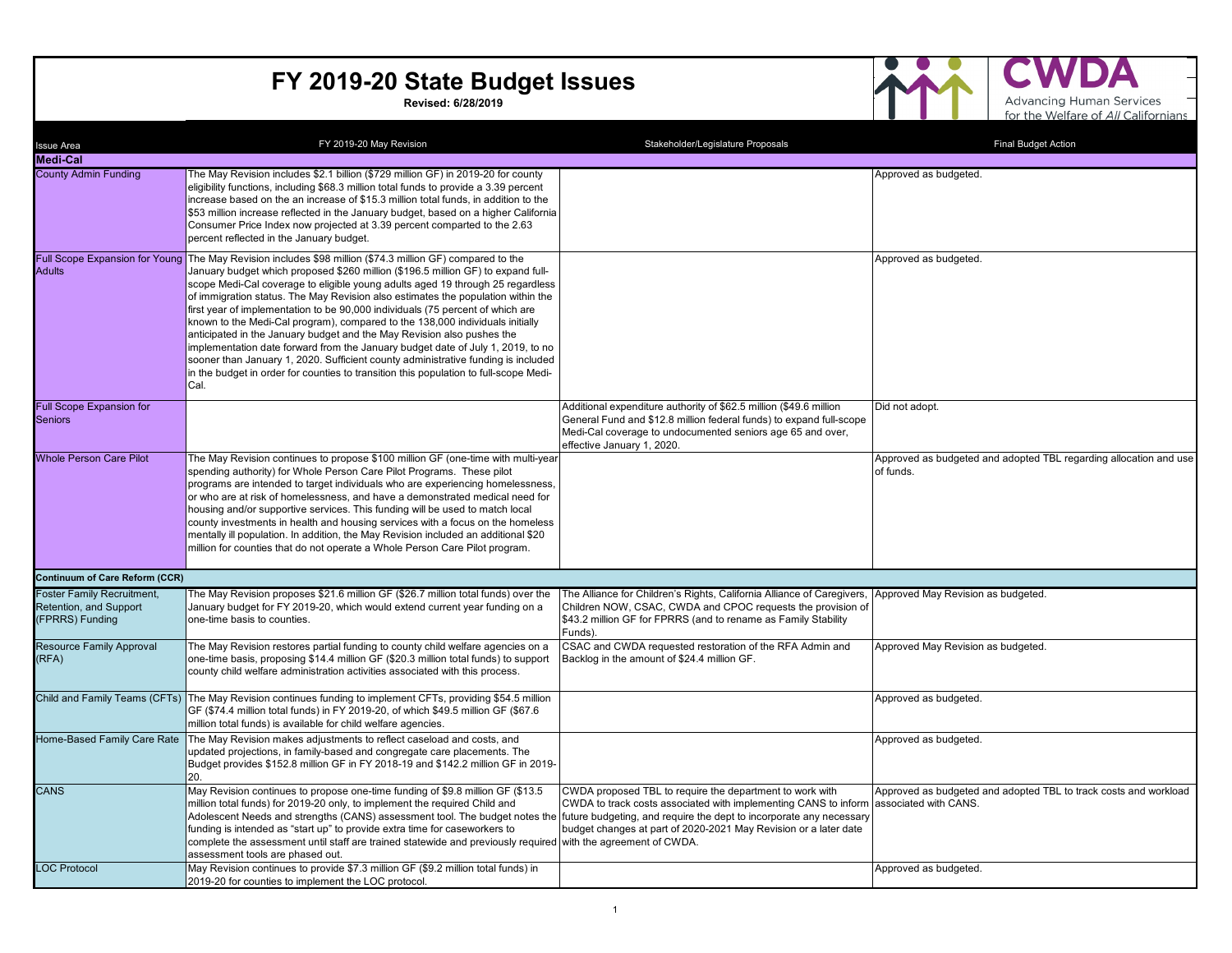**Revised: 6/28/2019**



Д

| Issue Area                                                                     | FY 2019-20 May Revision                                                                                                                                                                                                                                                                                                                                              | Stakeholder/Legislature Proposals                                                                                                                                                                                                                                                                                                                                                                                                                                                                                                                                                                                                                                                                                                                                                                                     | <b>Final Budget Action</b>                                                                                                                                                                                              |
|--------------------------------------------------------------------------------|----------------------------------------------------------------------------------------------------------------------------------------------------------------------------------------------------------------------------------------------------------------------------------------------------------------------------------------------------------------------|-----------------------------------------------------------------------------------------------------------------------------------------------------------------------------------------------------------------------------------------------------------------------------------------------------------------------------------------------------------------------------------------------------------------------------------------------------------------------------------------------------------------------------------------------------------------------------------------------------------------------------------------------------------------------------------------------------------------------------------------------------------------------------------------------------------------------|-------------------------------------------------------------------------------------------------------------------------------------------------------------------------------------------------------------------------|
| <b>CCR Quarterly Updates</b>                                                   | N/A                                                                                                                                                                                                                                                                                                                                                                  | Assembly proposed to codify the existing supplemental report<br>language requiring quarterly updates to the Legislature on CCR<br>implementation.                                                                                                                                                                                                                                                                                                                                                                                                                                                                                                                                                                                                                                                                     | Adopted TBL to codify the existing quarterly in-person updates to the<br>egislature on CCR implementation.                                                                                                              |
| <b>Group Home Extension TBL</b>                                                | N/A                                                                                                                                                                                                                                                                                                                                                                  | CWDA requested trailer bill language to provide for a one-year<br>extension of the existing statutory requirement for all group home<br>providers to convert to Short Term Residential Treatment Program<br>licensure.                                                                                                                                                                                                                                                                                                                                                                                                                                                                                                                                                                                                | Adopt TBL per CWDA proposal.                                                                                                                                                                                            |
| <b>CWS/Foster Care</b>                                                         |                                                                                                                                                                                                                                                                                                                                                                      |                                                                                                                                                                                                                                                                                                                                                                                                                                                                                                                                                                                                                                                                                                                                                                                                                       |                                                                                                                                                                                                                         |
| <b>Commercial Sexual Exploitation</b><br>of Children (CSEC)                    | May Revision continues to fund this county-optional program at the current level,<br>\$18.785 million GF.                                                                                                                                                                                                                                                            |                                                                                                                                                                                                                                                                                                                                                                                                                                                                                                                                                                                                                                                                                                                                                                                                                       | Approved as budgeted.                                                                                                                                                                                                   |
| Payment Prior to Approval                                                      | The May Revision proposes, for one year only, to extend payments prior to<br>approval, from 90 days to 120 days and up to 180 days for good cause.<br>Beginning in FY 2020-21 and annually thereafter, payments would be provided<br>for up to 90 days. The May Revision budgets \$16.5 million GF (\$34.9 million total<br>funds) in FY 2019-20 for these payments. | The Alliance for Children's Rights and Children NOW requested<br>language to allow for extended payments for good cause up to 365<br>days for 2019-20 and beyond.                                                                                                                                                                                                                                                                                                                                                                                                                                                                                                                                                                                                                                                     | Approved as budgeted and adopted TBL to allow for extended<br>payments for good cause up to 365 days for 2019-20 only.                                                                                                  |
| <b>Title IV-E Waiver</b>                                                       | May Revision continues to propose \$21.4 million supplemental federal funding for<br>assistance and administrative activities relating to newly required Title IV-E<br>eligible activities. FY 2019-20 proposed budget makes fiscal adjustments to<br>account for the ending of the Title IV-E Waiver on September 30, 2019.                                         |                                                                                                                                                                                                                                                                                                                                                                                                                                                                                                                                                                                                                                                                                                                                                                                                                       | Approved as budgeted.                                                                                                                                                                                                   |
| <b>Bringing Families Home</b><br>Program                                       | May Revision continues to propose the reappropriation of unexpended funds<br>from 2018-19 to 2019-20.                                                                                                                                                                                                                                                                | CWDA, the California State Association of Counties (CSAC), the<br>Corporation for Supportive Housing, and Housing California<br>requested \$25 million GF on a one-time basis to continue and<br>expand the existing Bringing Families Home program.                                                                                                                                                                                                                                                                                                                                                                                                                                                                                                                                                                  | Approve May Revision and additionally approve \$25 million GF one-<br>time for the program and adopted TBL to revise statute governing the<br>program.                                                                  |
| <b>Emergency Child Care Bridge</b>                                             | N/A                                                                                                                                                                                                                                                                                                                                                                  | A stakeholder coalition requested a \$47 million GF increase<br>ongoing to expand the Emergency Child Care Bridge Program for<br>Foster Children. The program is currently funded annually at \$31<br>million GF.                                                                                                                                                                                                                                                                                                                                                                                                                                                                                                                                                                                                     | Approved \$10 million GF with potential program suspension after<br>December 31, 2021.                                                                                                                                  |
| <b>Family Urgent Response</b><br>System (FURS)                                 | N/A                                                                                                                                                                                                                                                                                                                                                                  | CWDA, Children NOW, SEIU California, and the County Behavioral<br>Health Directors Association (CBHDA) requested \$15 million in<br>2019-20 and \$30 million ongoing to support foster youth and<br>caregivers. FURS provides foster youth and their caregivers with<br>immediate trauma-informed support when issues arise, and link<br>youth and families to community-based supports and services. The<br>requested funds would help to establish and maintain a statewide<br>hotline available 24/7 for caregivers and youth who experience<br>emotional, behavioral, or other difficulties in need of immediate<br>help. It would also allow counties to establish mobile response<br>teams to provide in-home response on a 24/7 basis to stabilize the<br>situation, assess needs, and develop an action plan. | Approve \$15 million in 1920, and \$30 million General Fund in out<br>years with a potential suspension of the program on December 31,<br>2021.                                                                         |
| Addressing Impact of State<br>Minimum Wage on Foster<br><b>Family Agencies</b> | N/A                                                                                                                                                                                                                                                                                                                                                                  | NASW, the California Alliance of Caregivers, John Burton<br>Advocates for Youth, the California Coalition for Youth, the Inland<br>Empire Alliance, the Orange County Alliance for Children and<br>Families, and the Association of Community Human Services<br>Agencies request \$26.8 million to address the impact of the state<br>minimum wage increases on the salaries of social workers<br>employed by Foster Family Agencies.                                                                                                                                                                                                                                                                                                                                                                                 | Approve \$6.5 million General Fund annually with a potential<br>suspension on December 31, 2021, for a one-time COLA increase to<br>rates paid to FFAs, except the portion paid to family homes or<br>resource families |
| Reduce Homelessness Among N/A<br>Foster Youth (Expand THP-<br>Plus)            |                                                                                                                                                                                                                                                                                                                                                                      | The John Burton Foundation requested \$8.5 million GF to expand<br>the THP-Plus Program.                                                                                                                                                                                                                                                                                                                                                                                                                                                                                                                                                                                                                                                                                                                              | Approve \$8 million GF annually with a potential program suspension<br>on December 31, 2021 and TBL to provide housing support to older<br>foster youth.                                                                |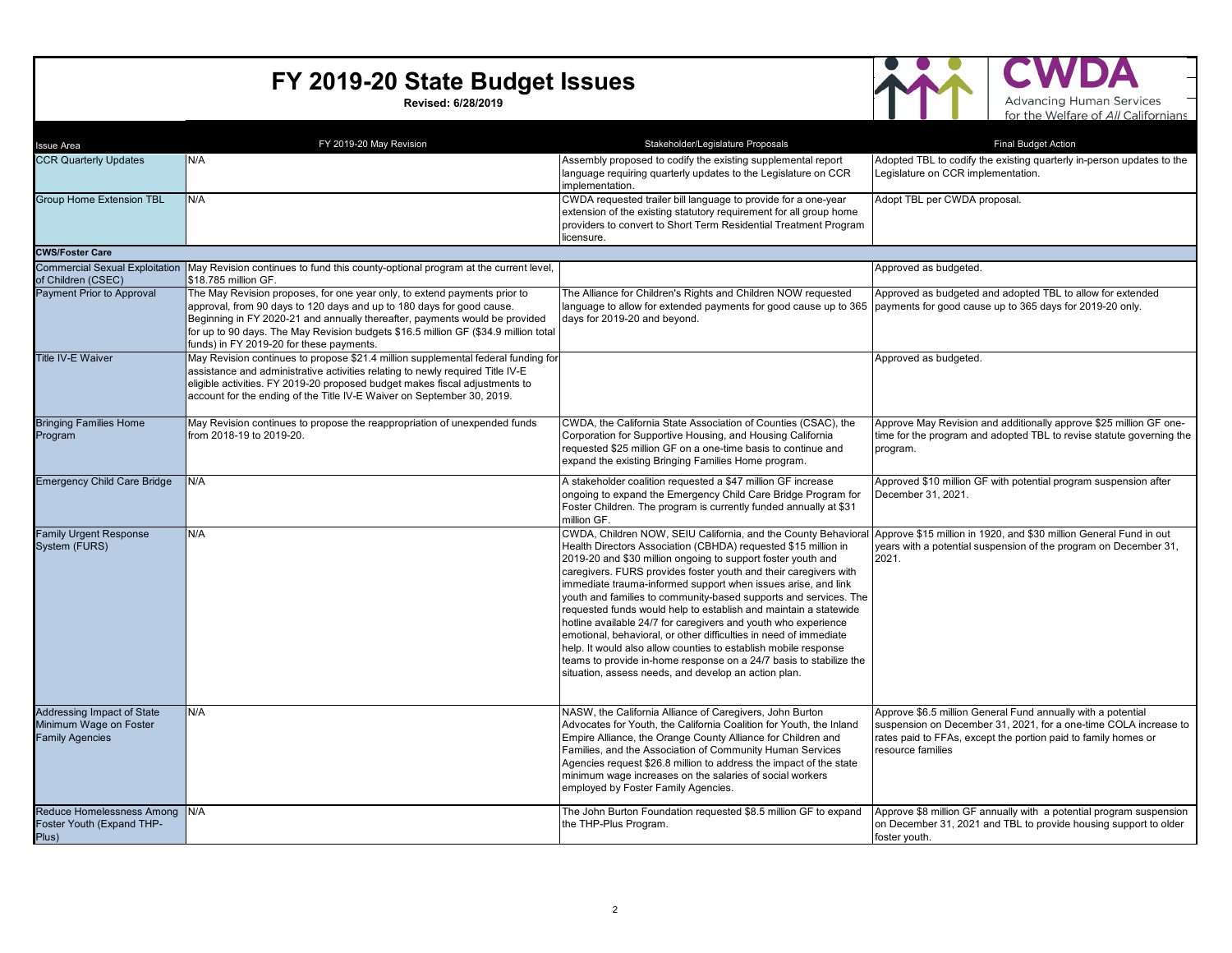**Revised: 6/28/2019**



А D Advancing Human Services –<br>for the Welfare of All Californians

| <b>Issue Area</b>                                          | FY 2019-20 May Revision                                                                                                                                                                                                                                                                                                                                                                                                                                                         | Stakeholder/Legislature Proposals                                                                                                                                                                                                                                                                                                                                                                                                                                                                                                                                                                                                                                                                                                                                                                                               | <b>Final Budget Action</b>                                                                                                                                                                                                                                                                                                      |
|------------------------------------------------------------|---------------------------------------------------------------------------------------------------------------------------------------------------------------------------------------------------------------------------------------------------------------------------------------------------------------------------------------------------------------------------------------------------------------------------------------------------------------------------------|---------------------------------------------------------------------------------------------------------------------------------------------------------------------------------------------------------------------------------------------------------------------------------------------------------------------------------------------------------------------------------------------------------------------------------------------------------------------------------------------------------------------------------------------------------------------------------------------------------------------------------------------------------------------------------------------------------------------------------------------------------------------------------------------------------------------------------|---------------------------------------------------------------------------------------------------------------------------------------------------------------------------------------------------------------------------------------------------------------------------------------------------------------------------------|
| Increase Casework and<br><b>Housing Navigation for EFC</b> | N/A                                                                                                                                                                                                                                                                                                                                                                                                                                                                             | The Alliance for Children's Rights, Children NOW, County Welfare<br>Directors Association of California (CWDA), and Service<br>Employees International Union (SEIU) California, requested a \$50<br>million GF investment to support transition-aged foster youth and<br>young adults participating in the Extended Foster Care Program.<br>The request includes the following components:<br>•\$32.9 million GF to enable county caseworkers to better support<br>youth who opt into the EFC program.<br>•\$10.2 million GF for Housing Navigators to help young adults in<br>EFC find and keep housing.<br>•\$2 million GF for housing-related financial assistance such as<br>security deposits and utility payments<br>•\$4.9 million GF to support foster homes transitioning to become<br>host families for youth in EFC. | As part of the overall housing and homelessness package,, approved<br>\$5 million to support housing navigators to help young adults aged 18<br>to 21 secure and maintain housing, with priority given to foster youth.                                                                                                         |
| Public Health Nurse Funding -<br>LA Pilot Program          | N/A                                                                                                                                                                                                                                                                                                                                                                                                                                                                             | and an anticipated \$8.25 million federal match) to create the Child<br>Welfare Public Health Nursing Early Intervention Pilot Program.<br>The pilot program would build upon the existing use of public health<br>nurses in the field in Los Angeles County.                                                                                                                                                                                                                                                                                                                                                                                                                                                                                                                                                                   | SEIU California requested \$16.5 million (\$8.25 million General Fund Approved \$8.3 million annually for the pilot with a potential program<br>suspension on December 31, 2021.                                                                                                                                                |
| <b>Dependency Counsel</b>                                  | The May Revision proposes an increase of \$34 million federal fund<br>reimbursement to support court-appointed dependency counsel and reduce<br>caseloads for attorneys representing children, youth and parents in the<br>dependency system.                                                                                                                                                                                                                                   |                                                                                                                                                                                                                                                                                                                                                                                                                                                                                                                                                                                                                                                                                                                                                                                                                                 | Approved as budgeted.                                                                                                                                                                                                                                                                                                           |
| <b>Mental Health/Substance Abuse</b>                       |                                                                                                                                                                                                                                                                                                                                                                                                                                                                                 |                                                                                                                                                                                                                                                                                                                                                                                                                                                                                                                                                                                                                                                                                                                                                                                                                                 |                                                                                                                                                                                                                                                                                                                                 |
| (ACEs) and Developmental<br>Screening                      | Adverse Childhood Experiences May Revision continues to propose \$45 million total funds (\$22.5 million federal<br>funds and \$22.5 million Proposition 56 funds) to implement ACEs screenings for<br>children (and adults under the age of 65) in the Medi-Cal program. May Revision<br>also proposes \$50 million total funds (\$25 million federal and \$25 million Prop. 56<br>funds) on a one-time basis for training of providers on administering trauma<br>screenings. |                                                                                                                                                                                                                                                                                                                                                                                                                                                                                                                                                                                                                                                                                                                                                                                                                                 | Approved as budgeted.                                                                                                                                                                                                                                                                                                           |
| <b>Mental Health Workforce</b><br>Investment               | The May Revision proposes a total investment of \$100 million GF in one-time<br>funds to support implementation of the Workforce Education and Training (WET)<br>five-year plan to increase the number of providers focused on quality mental<br>health care. The funds are administered by the Office of Statewide Health<br>Planning and Development (OSHPD) and provided to universities, health clinics<br>and philanthropic organizations.                                 |                                                                                                                                                                                                                                                                                                                                                                                                                                                                                                                                                                                                                                                                                                                                                                                                                                 | Approved \$46.3 million General Fund one-time for Mental Health<br>Workforce Development, \$1 million General Fund one-time for<br>scholarships for former foster youth, and \$2.7 million General Fund<br>one-time for psychiatry fellowships.                                                                                 |
| <b>Early Psychosis and Treatment</b>                       | May Revision continues to propose \$25 million GF for detection and intervention<br>services for young persons experiencing, or who are at risk of experiencing,<br>psychosis. This one-time funding would be available through a grant application<br>process to local agencies and organizations.                                                                                                                                                                             |                                                                                                                                                                                                                                                                                                                                                                                                                                                                                                                                                                                                                                                                                                                                                                                                                                 | Approved \$20 million one-time, in Prop 63 (in place of GF) and<br>transfer resources to the Mental Health Services Oversight and<br>Accountability Commission. Adopted TBL to allow State Funds to be<br>used for the Mental Health Early Psychosis and Mood Disorder<br>Detection and Intervention (AB 1315) program.         |
| <b>CalWORKs</b>                                            |                                                                                                                                                                                                                                                                                                                                                                                                                                                                                 |                                                                                                                                                                                                                                                                                                                                                                                                                                                                                                                                                                                                                                                                                                                                                                                                                                 |                                                                                                                                                                                                                                                                                                                                 |
| <b>Grant Increases</b>                                     | The May Revision continues to provide \$348 million to increase CalWORKs<br>grants by 13.1 percent.                                                                                                                                                                                                                                                                                                                                                                             |                                                                                                                                                                                                                                                                                                                                                                                                                                                                                                                                                                                                                                                                                                                                                                                                                                 | Approved May Revision funding and adopted TBL to modify<br>Governor's proposal to raise grants to 50 percent of FPL for AUs of<br>one, and 48 percent for all other AUs, toward the goal of ending deep<br>poverty for all AUs+1, accounting for child-only AUs (55 percent of the<br>caseload), per the 2018 Budget agreement. |
| Single Allocation - Employment<br><b>Services</b>          | The May Revision includes an ongoing increase of \$41.4 million General Fund<br>and federal TANF block grant funds in 2019-20 to reflect the adoption of a portion per month for 'intensive' Employment Services cases and for the<br>of the revised budgeting methodology for the Employment Services component<br>of the CalWORKs Single Allocation to counties.                                                                                                              | CWDA requested TBL expressing intent to go to 10 hours per case<br>Department to continue to work with CWDA on case metrics.                                                                                                                                                                                                                                                                                                                                                                                                                                                                                                                                                                                                                                                                                                    | Approved as budgeted and adopted TBL requiring CDSS to continue<br>to work with CWDA on case metrics.                                                                                                                                                                                                                           |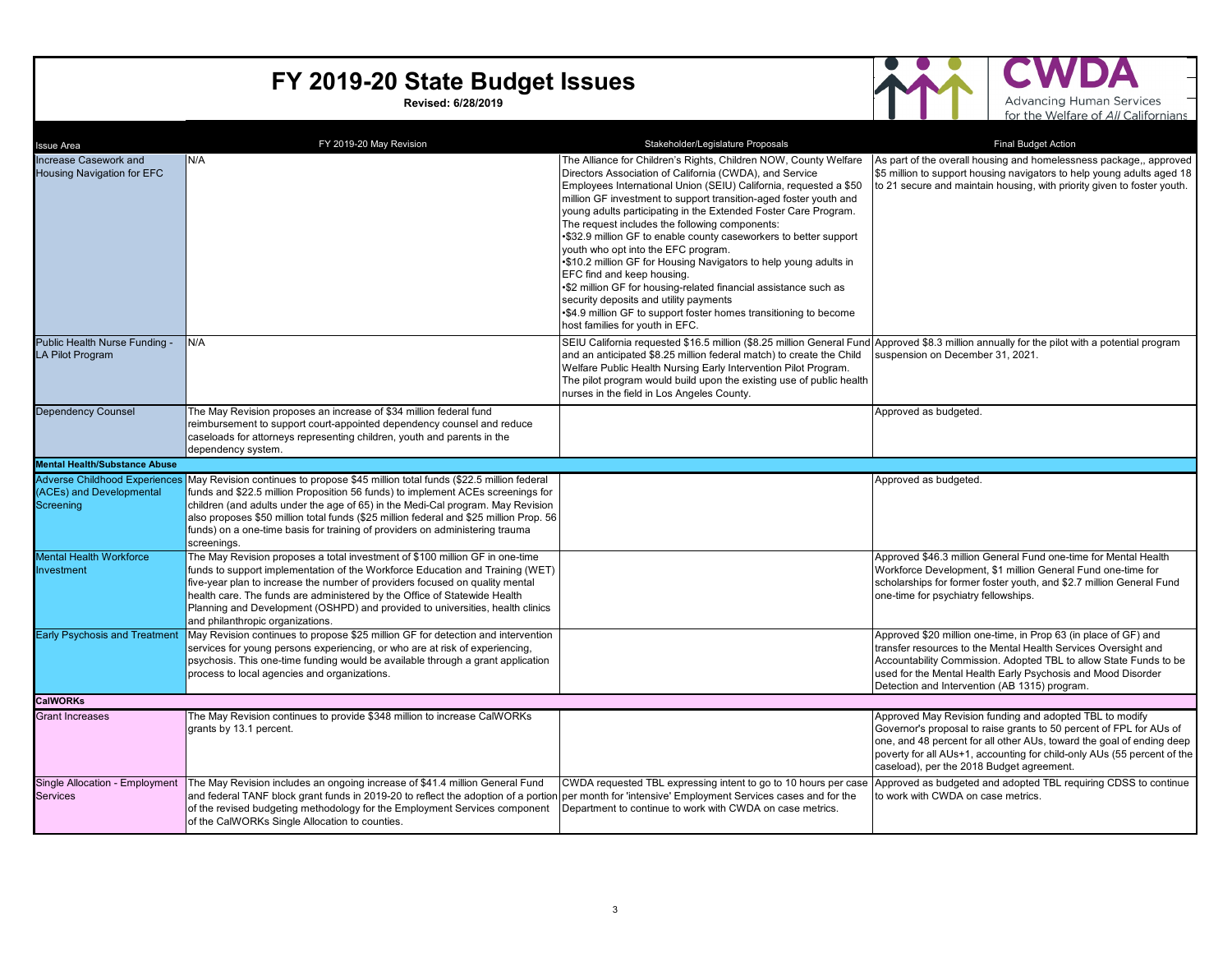**Revised: 6/28/2019**



A Advancing Human Services –<br>for the Welfare of All Californians

| <b>Issue Area</b>                                                                                           | FY 2019-20 May Revision                                                                                                                                                                                                                                                                                                                                          | Stakeholder/Legislature Proposals                                                                                                                                                                                                                                                                                                                                                                                                                                                                                                                                                                                                                                                                                                                                                                                                                                  | <b>Final Budget Action</b>                                                                                                                                                                                                                                                                                |
|-------------------------------------------------------------------------------------------------------------|------------------------------------------------------------------------------------------------------------------------------------------------------------------------------------------------------------------------------------------------------------------------------------------------------------------------------------------------------------------|--------------------------------------------------------------------------------------------------------------------------------------------------------------------------------------------------------------------------------------------------------------------------------------------------------------------------------------------------------------------------------------------------------------------------------------------------------------------------------------------------------------------------------------------------------------------------------------------------------------------------------------------------------------------------------------------------------------------------------------------------------------------------------------------------------------------------------------------------------------------|-----------------------------------------------------------------------------------------------------------------------------------------------------------------------------------------------------------------------------------------------------------------------------------------------------------|
| Strengthen the Earned Income N/A<br>Disregard (EID) and Simplify the<br>Income Reporting Threshold<br>(IRT) |                                                                                                                                                                                                                                                                                                                                                                  | CWDA requested that the Earned Income Disregard (EID) for the<br>CalWORKs program be increased from \$225 and 50 percent of<br>income to \$500 and 50 percent of income beginning in January<br>2019 until it reaches \$600 and 50 percent of income beginning<br>January 2022 when the state minimum wage reaches \$15 per hour,<br>and then applying subsequent adjustments in future fiscal years to<br>ensure the EID keeps pace with inflation. Additionally, this proposal<br>would make conforming changes to the Income Reporting<br>Threshold (IRT) in order to factor in the EID and minimize the<br>reporting burden for clients. This update to the EID will cost \$35<br>million in 2019-20, increasing to about \$95 million in annual costs at<br>full implementation in 2020-21. There are no additional costs to<br>simplify the IRT as proposed. | Approve \$6.8 million in 2019-20, \$74.4 million in 20-21, and \$85.7<br>million in 21-22, and \$99 million in 22-23 to make changes in the EID<br>consistent with the CWDA request, commencing June 1, 2020. Did<br>not approve ongoing inflation to EID after 2021-22.                                  |
| CalOAR                                                                                                      | The May Revision provided an increase related to the Cal-OAR of \$13.2 million in<br>2019-20 for counties to perform required Continuous Quality Improvement<br>activities consistent with Cal-OAR implementation.                                                                                                                                               | The Western Center on Law and Poverty (WCL&P) and the<br>Coalition of California Welfare Rights Organizations (CCWRO)<br>requested trailer bill language to codify the intent of CalOAR, a<br>performance measurement system for CalWORKs.                                                                                                                                                                                                                                                                                                                                                                                                                                                                                                                                                                                                                         | Approved as budgeted and adopted TBL consistent with stakeholder<br>request.                                                                                                                                                                                                                              |
| CalWORKs 2.0 TBL                                                                                            |                                                                                                                                                                                                                                                                                                                                                                  | The WCL&P and CCWRO also requested TBL to formally<br>recognize CalWORKs 2.0 in statute.                                                                                                                                                                                                                                                                                                                                                                                                                                                                                                                                                                                                                                                                                                                                                                           | Adopted TBL as part of CalOAR TBL described above.                                                                                                                                                                                                                                                        |
| <b>Housing Support Program</b><br>(HSP)                                                                     | Funding for the Housing Support Program is proposed to increase to \$95 million<br>in FY 2019-20. Proposal to reappropriate unexpended balances from funds<br>appropriated in the 2018 Budget Act.                                                                                                                                                               |                                                                                                                                                                                                                                                                                                                                                                                                                                                                                                                                                                                                                                                                                                                                                                                                                                                                    | Approved as budgeted.                                                                                                                                                                                                                                                                                     |
| <b>Family Stabilization</b>                                                                                 | Family Stabilization is proposed at \$46.9 million in 2019-20, which is the same as<br>the appropriation in 2018-19.                                                                                                                                                                                                                                             |                                                                                                                                                                                                                                                                                                                                                                                                                                                                                                                                                                                                                                                                                                                                                                                                                                                                    | Approved as budgeted.                                                                                                                                                                                                                                                                                     |
| <b>Expanded Subsidized</b><br>Employment                                                                    | Expanded Subsidized Employment is proposed at \$134.1 million in 2019-20,<br>which is the same as in prior years.                                                                                                                                                                                                                                                |                                                                                                                                                                                                                                                                                                                                                                                                                                                                                                                                                                                                                                                                                                                                                                                                                                                                    | Approved as budgeted.                                                                                                                                                                                                                                                                                     |
| Home Visiting Initiative (HVI)                                                                              | The May Revision provides for a total of \$90.4 million for the HVI program, to<br>reflect updated projections of CalWORKs cases eligible for home visiting<br>services and to make the HVI program permanent.                                                                                                                                                   | The WCL&P, Parents as Teachers, Head Start California, Children<br>NOW, and the GOOD+ Foundation requested an additional \$25<br>million to extend HVI to more CalWORKs families who are<br>expecting or parenting a child under the age of two, regardless of<br>whether they are first time parents or not.                                                                                                                                                                                                                                                                                                                                                                                                                                                                                                                                                      | Approved May Revision as budgeted and adopted TBL to recognize<br>the permanent nature of the program and allow participation for all<br>eligible children ages 0-2 years.                                                                                                                                |
| Restoration of 60-Month Time<br><b>Clock</b>                                                                |                                                                                                                                                                                                                                                                                                                                                                  | The WCL&P and CCWRO requested that the CalWORKs time limit Adopted SRL to require the Administration and LAO to provide<br>be restored to the full 60 months allowable per federal law. The<br>time limit was reduced to 48 months in 2012-13. Additionally, the<br>request includes a proposal to repeal the two 24 month periods but<br>retain county flexibility to design Welfare to Work programs that fit<br>the needs of families.                                                                                                                                                                                                                                                                                                                                                                                                                          | information on cost estimates and cost implications of restoring the 60-<br>Month Time Clock.                                                                                                                                                                                                             |
| CalLearn Case Management<br><b>Standards</b>                                                                | May Revision provides \$5.8 million to reflect adherence to new case<br>management standards in the CalWORKs Cal-Learn program.                                                                                                                                                                                                                                  |                                                                                                                                                                                                                                                                                                                                                                                                                                                                                                                                                                                                                                                                                                                                                                                                                                                                    | Approved as budgeted.                                                                                                                                                                                                                                                                                     |
| <b>Repeal CalWORKs Asset Test</b>                                                                           | N/A                                                                                                                                                                                                                                                                                                                                                              | The WCL&P, Prosperity Now, EARN, the California Association of<br>Food Banks, the California Asset Building Coalition, and the<br>CCWRO requested repeal of the CalWORKs Asset Test in the<br>2019-20 budget. Currently, families with total assets exceeding<br>\$2,250 or with a vehicle assessed at more than \$9,500 cannot<br>qualify for CalWORKs.                                                                                                                                                                                                                                                                                                                                                                                                                                                                                                           | Approve \$7.5 million in 2019-20, \$27.8 million in 20-21, and \$30<br>million in 21-22 and ongoing to raise the CalWORKs asset limit to<br>\$10,000 and the motor vehicle exemption to \$25,000. Adopted trailer<br>bill language to implement these changes and tie the limits to inflation<br>factors. |
| Homeless Assistance Program                                                                                 |                                                                                                                                                                                                                                                                                                                                                                  | The WCL&P and the CCWRO requested a change in statute so<br>that a single time-limited use of homeless assistance does not<br>result in a family losing all 16 days of temporary shelter. The<br>proposal also requested that the limit on the use of homeless<br>assistance payments to once a year be repealed.                                                                                                                                                                                                                                                                                                                                                                                                                                                                                                                                                  | Approved \$14.6 million GF for 2019-20 and placeholder TBL to<br>remove the 16-day consecutive requirement in the CalWORKs<br>Homeless Assistance Program, allowing for use of the 16 days in a<br>year-long period, to begin in 2019-20.                                                                 |
| Safety Net Reserve Fund                                                                                     | May Revision continues the proposal to increase funding by \$700 million,<br>bringing the total amount in the fund to \$900 million, to be available to<br>CalWORKs and Medi-Cal services and benefits during an economic downturn.<br>Also proposed, is language to eliminate the CalWORKs and Medi-Cal<br>subaccounts to establish a contribution methodology. |                                                                                                                                                                                                                                                                                                                                                                                                                                                                                                                                                                                                                                                                                                                                                                                                                                                                    | Approved as budgeted.                                                                                                                                                                                                                                                                                     |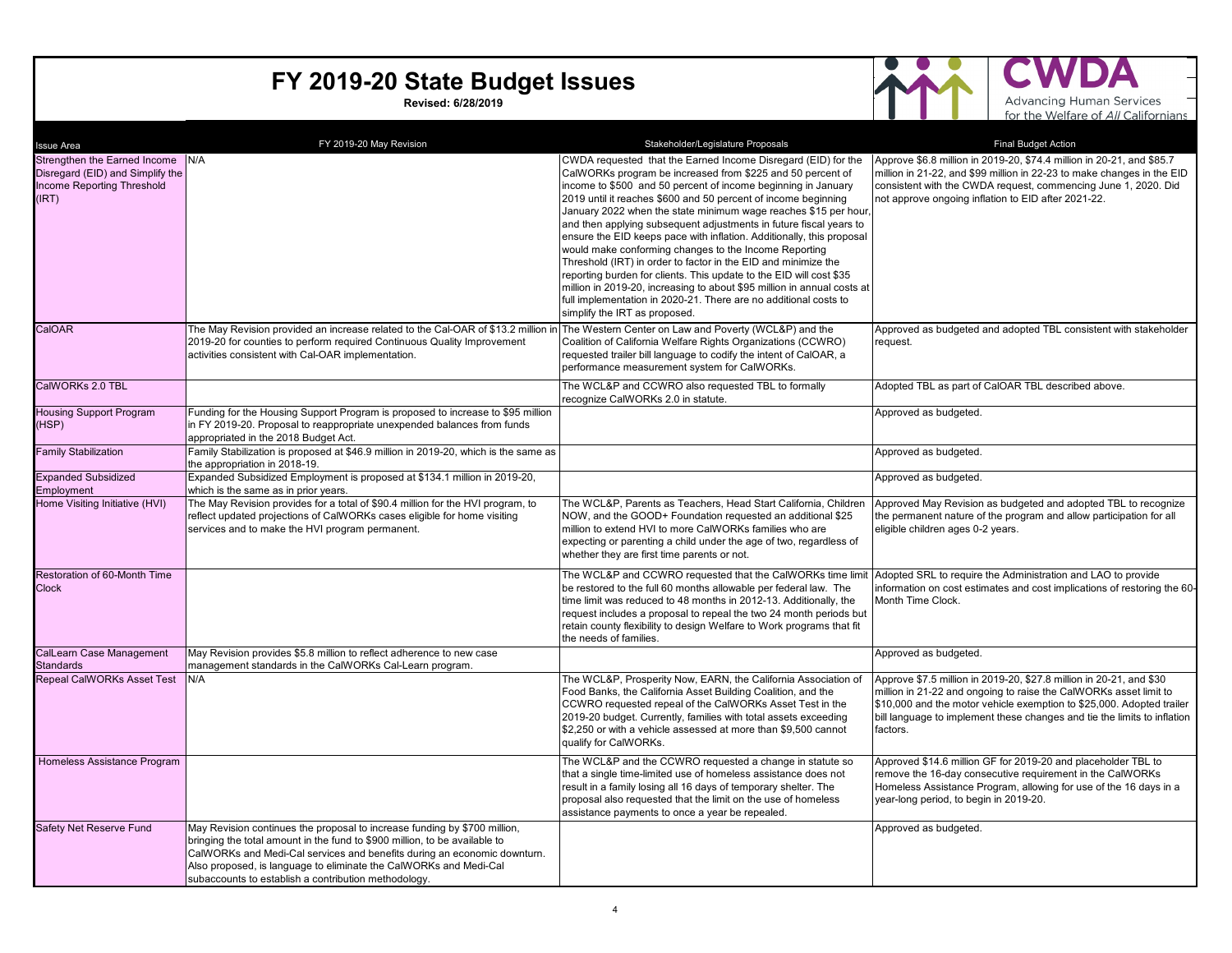**Revised: 6/28/2019**



 $\blacktriangle$ 

| Issue Area                                                                                      | FY 2019-20 May Revision                                                                                                                                                                                                                                                                                                                                                                                                                                                                                                                                                                                                                                                                                                                                                                                                                                                                                                                                                                                                                                                                                                                                                                                                                                                                                                                                                                                                                   | Stakeholder/Legislature Proposals                                                                                                                                                                                                                                                                                                                                                                                   | <b>Final Budget Action</b>                                                                                                                                                                                                                                                                                                                                                                                                                                                                                                                                                                                                                                                                                                                                                                                                                                                                                                                                                                                                                                                                                                                                                                                                                                                                                                                                                                           |
|-------------------------------------------------------------------------------------------------|-------------------------------------------------------------------------------------------------------------------------------------------------------------------------------------------------------------------------------------------------------------------------------------------------------------------------------------------------------------------------------------------------------------------------------------------------------------------------------------------------------------------------------------------------------------------------------------------------------------------------------------------------------------------------------------------------------------------------------------------------------------------------------------------------------------------------------------------------------------------------------------------------------------------------------------------------------------------------------------------------------------------------------------------------------------------------------------------------------------------------------------------------------------------------------------------------------------------------------------------------------------------------------------------------------------------------------------------------------------------------------------------------------------------------------------------|---------------------------------------------------------------------------------------------------------------------------------------------------------------------------------------------------------------------------------------------------------------------------------------------------------------------------------------------------------------------------------------------------------------------|------------------------------------------------------------------------------------------------------------------------------------------------------------------------------------------------------------------------------------------------------------------------------------------------------------------------------------------------------------------------------------------------------------------------------------------------------------------------------------------------------------------------------------------------------------------------------------------------------------------------------------------------------------------------------------------------------------------------------------------------------------------------------------------------------------------------------------------------------------------------------------------------------------------------------------------------------------------------------------------------------------------------------------------------------------------------------------------------------------------------------------------------------------------------------------------------------------------------------------------------------------------------------------------------------------------------------------------------------------------------------------------------------|
| <b>Child Care</b>                                                                               |                                                                                                                                                                                                                                                                                                                                                                                                                                                                                                                                                                                                                                                                                                                                                                                                                                                                                                                                                                                                                                                                                                                                                                                                                                                                                                                                                                                                                                           |                                                                                                                                                                                                                                                                                                                                                                                                                     |                                                                                                                                                                                                                                                                                                                                                                                                                                                                                                                                                                                                                                                                                                                                                                                                                                                                                                                                                                                                                                                                                                                                                                                                                                                                                                                                                                                                      |
| CalWORKs Stage One 12-<br>month Eligibility                                                     | May Revision provided \$40.7 million GF in 2019-20 and \$54.2 million ongoing GF CWDA requested one additional fiscal year to provide time to<br>to provide a minimum of 12 months of continuous eligibility for Stage 1 child care<br>to CalWORKs recipients, effective October 1, 2019. Beginning in 2019-20,<br>CalWORKs recipients would be required to receive a minimum of 12 months of<br>Stage 1 Child Care in order to be determined stable and able to transition to<br>Stage Two. May Revision also proposed to remove the Stage 1 child care<br>component from the Single Allocation.                                                                                                                                                                                                                                                                                                                                                                                                                                                                                                                                                                                                                                                                                                                                                                                                                                         | transition to the removal of Stage One Child Care from the Single<br>Allocation.                                                                                                                                                                                                                                                                                                                                    | Approve CalWORKs Stage One twelve month eligibility (SB 321) and<br>\$56.4 million General Fund in 2019-20 (\$74.2 million ongoing). Retain<br>county's definition of stability for Stage Two. Also includes additional<br>noticing requirements of the availability of child care. Delayed<br>separation of Stage One child care component from Single Allocation<br>by one year.                                                                                                                                                                                                                                                                                                                                                                                                                                                                                                                                                                                                                                                                                                                                                                                                                                                                                                                                                                                                                   |
| <b>Subsidized Child Care</b>                                                                    | Improving Access and Quality of State Preschool Expansion: The January proposal included \$125 million non-<br>Prop. 98 GF for 10,000 additional full-day State Preschool slots for non-LEA<br>providers in 2019-20. Also included in the January proposal was the elimination<br>of the requirement that families must be working or in school for their children to<br>be eligible for full-day State Preschool. The May Revision adjusted this proposal<br>to provide the 10,000 slots in 2019-20, beginning April 1,2020, reducing the cost<br>to \$31.4 million.<br>Early Learning and Care Workforce Infrastructure: The January budget proposed<br>\$245 million to increase the education attainment of the child care workforce, to<br>be distributed via a competitive grant process through local partnerships in all 58<br>counties. The grants could be used for educational expenses, including tuition,<br>supplies, transportation, child care, substitute teacher pay, and other related<br>expenses as determined by the Superintendent of Public Instruction.<br>Early Learning and Care Infrastructure Proposal: The May Revision continued<br>proposal of \$245 million to expand facilities for subsidized child care. Priority will<br>be given to applicants with a demonstrated need for facilities, those serving low<br>income communities and those who plan to serve children that qualify for<br>subsidies. |                                                                                                                                                                                                                                                                                                                                                                                                                     | State Preschool Expansion: Approved \$80.5 million in ongoing<br>Proposition 64 funding for Alternative Payment slots starting July 1,<br>2019. Approve \$50 million in one-time General Fund for ongoing<br>General Child Care slots (slots to be funded in future years with<br>growth in Proposition 64 funds).<br>Early Learning and Care Workforce Infrastructure: Approved \$195<br>million in one-time GF for the Child Care and Early Learning and Care<br>Workforce Development Grant and adopted TBL to: Expand trainings<br>and support activities to a broad range of providers; and ensure<br>stipends and professional development provided align with the Quality<br>County California professional development system.<br>Early Learning and Care Infrastructure Proposal: Adopted TBL to:<br>Transfer approximately \$18 million in non-Prop 98 funding from the<br>Child Care Facilities Revolving Loan Fund for purposes of this<br>program; transfer \$10 million in Prop 98 funding from the Child Care<br>Facilities Revolving Loan Fund to the Inclusive Early Education<br>Expansion Program; allow the Department of Education to use up to 5<br>percent of grant funding to contract for technical assistance; and<br>provide up to five percent to support renovation, repair,<br>modernization, or retrofitting to address health and safety or other<br>icensing needs. |
| CalFresh                                                                                        |                                                                                                                                                                                                                                                                                                                                                                                                                                                                                                                                                                                                                                                                                                                                                                                                                                                                                                                                                                                                                                                                                                                                                                                                                                                                                                                                                                                                                                           |                                                                                                                                                                                                                                                                                                                                                                                                                     |                                                                                                                                                                                                                                                                                                                                                                                                                                                                                                                                                                                                                                                                                                                                                                                                                                                                                                                                                                                                                                                                                                                                                                                                                                                                                                                                                                                                      |
| <b>County Admin Funding</b>                                                                     | The May Revision includes a decrease of \$38.6 million GF to CalFresh<br>administration for FY 2019-20, due to continues caseload reductions projected<br>for CalFresh.                                                                                                                                                                                                                                                                                                                                                                                                                                                                                                                                                                                                                                                                                                                                                                                                                                                                                                                                                                                                                                                                                                                                                                                                                                                                   |                                                                                                                                                                                                                                                                                                                                                                                                                     | Approved as budgeted.                                                                                                                                                                                                                                                                                                                                                                                                                                                                                                                                                                                                                                                                                                                                                                                                                                                                                                                                                                                                                                                                                                                                                                                                                                                                                                                                                                                |
| <b>Expansion of CalFresh to SSI</b><br>Households (SSI Cash-Out<br>Reversal)                    | Makes permanent the hold harmless provisions for families who experience a<br>loss/reduction in CalFresh benefits due to inclusion of SSI income. These hold<br>harmless provisions apply only to families on CalFresh at the time that SSI cash-<br>out reversal is implemented (June 1, 2019), but will apply to those families until<br>they leave CalFresh. These hold harmless provisions were previously only in<br>effect for as long as \$200 million one-time GF remained available. The budget<br>includes \$86.7 million GF in 2019-20 for the hold harmless benefits.                                                                                                                                                                                                                                                                                                                                                                                                                                                                                                                                                                                                                                                                                                                                                                                                                                                         |                                                                                                                                                                                                                                                                                                                                                                                                                     | Approved as budgeted.                                                                                                                                                                                                                                                                                                                                                                                                                                                                                                                                                                                                                                                                                                                                                                                                                                                                                                                                                                                                                                                                                                                                                                                                                                                                                                                                                                                |
| <b>Admin Funding for 'Expansion</b><br>of CalFresh to SSI Households<br>(SSI Cash-Out Reversal) | May revision proposes a total of \$30.3 million GF for 2019-20 for county<br>administration of Expansion of CalFresh to SSI households. Of the total, \$15<br>million is proposes as one-time funding with BBL that would only allow counties to estimated 10 percent increase in CalFresh caseload that will result<br>use funds for unanticipated expenditures upon approval from DOF.                                                                                                                                                                                                                                                                                                                                                                                                                                                                                                                                                                                                                                                                                                                                                                                                                                                                                                                                                                                                                                                  | CWDA requested an additional \$15.4 million GF (\$5.3 million one-<br>time) to support the significant workload associated with the<br>from the Expansion. The request includes an update to the<br>budgeting methodology unit cost used for the workload to current<br>worker rate levels and one-time investment for costs associated<br>with a large influx of applicants related to the reversal of this policy | Approved May Revision as budgeted but rejected Administration's<br>BBL and replaced it with TBL requiring the department to work with<br>stakeholders to update the CalFresh budgeting methodology and<br>budget bill language requiring county welfare agencies and the<br>department to submit available data on a monthly basis to the<br>Department of Finance to illustrate workload and costs trends<br>associated with enrollment activities.                                                                                                                                                                                                                                                                                                                                                                                                                                                                                                                                                                                                                                                                                                                                                                                                                                                                                                                                                 |
| <b>Supplemental Reporting</b><br>Language on CalFresh                                           | N/A                                                                                                                                                                                                                                                                                                                                                                                                                                                                                                                                                                                                                                                                                                                                                                                                                                                                                                                                                                                                                                                                                                                                                                                                                                                                                                                                                                                                                                       | The Legislature proposed SRL to require CDSS to provide<br>implementation reports and updates.                                                                                                                                                                                                                                                                                                                      | Adopted SRL requiring CDSS to provide a updates and report on<br>implementation.                                                                                                                                                                                                                                                                                                                                                                                                                                                                                                                                                                                                                                                                                                                                                                                                                                                                                                                                                                                                                                                                                                                                                                                                                                                                                                                     |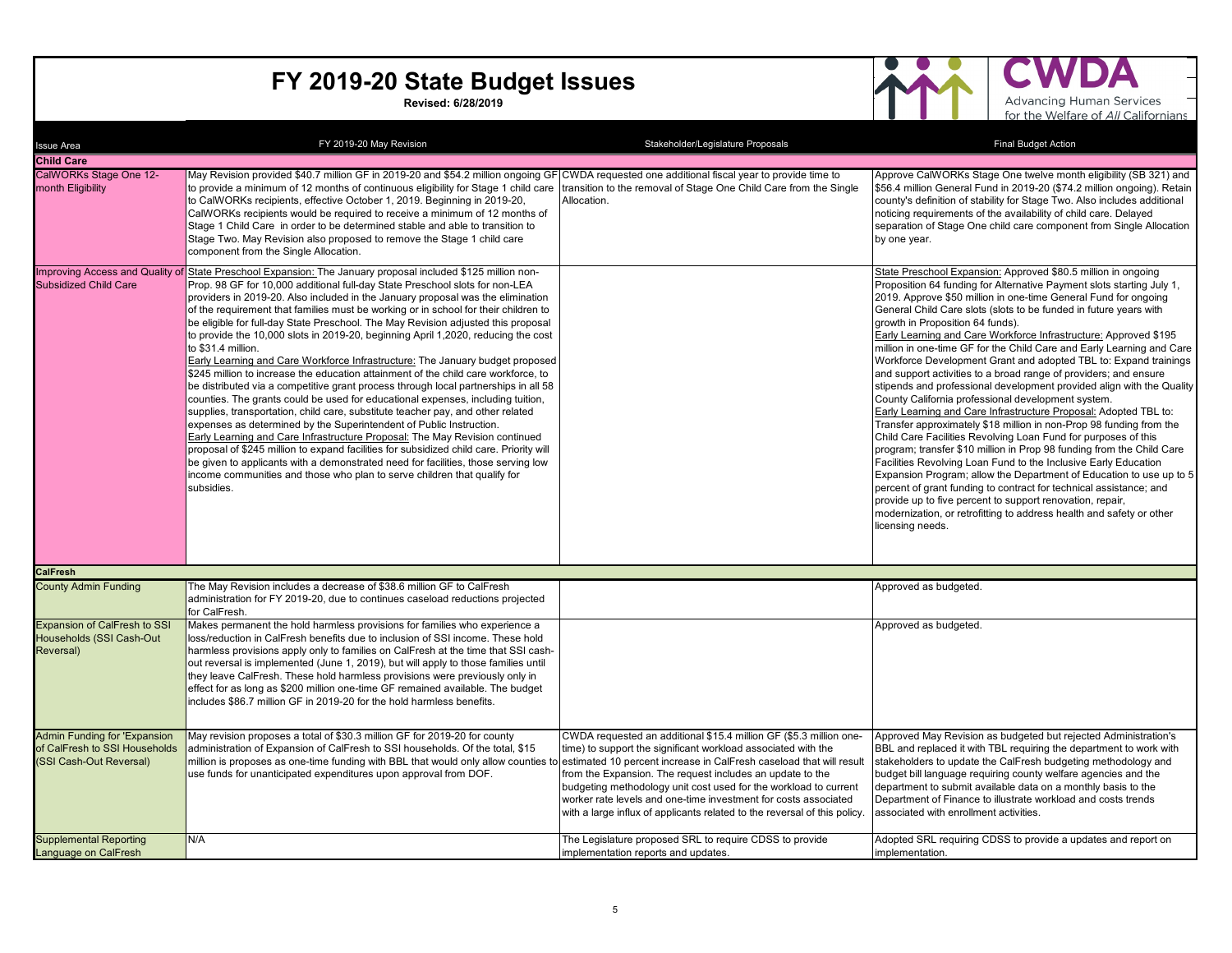**Revised: 6/28/2019**



A

| <b>Issue Area</b>                                                                         | FY 2019-20 May Revision                                                                                                                                                                                                                                                                                                                                                                                                                                                                                                                                                                                                                                                                                                                                                 | Stakeholder/Legislature Proposals                                                                                                                                                                                                                                                                                                                            | <b>Final Budget Action</b>                                                                                                                                                                                                                                                                                                                                             |
|-------------------------------------------------------------------------------------------|-------------------------------------------------------------------------------------------------------------------------------------------------------------------------------------------------------------------------------------------------------------------------------------------------------------------------------------------------------------------------------------------------------------------------------------------------------------------------------------------------------------------------------------------------------------------------------------------------------------------------------------------------------------------------------------------------------------------------------------------------------------------------|--------------------------------------------------------------------------------------------------------------------------------------------------------------------------------------------------------------------------------------------------------------------------------------------------------------------------------------------------------------|------------------------------------------------------------------------------------------------------------------------------------------------------------------------------------------------------------------------------------------------------------------------------------------------------------------------------------------------------------------------|
| <b>Simplifying Senior Access to</b><br><b>CalFresh</b>                                    | N/A                                                                                                                                                                                                                                                                                                                                                                                                                                                                                                                                                                                                                                                                                                                                                                     | California Food Policy Advocates and the California Association of   Did not adopt.<br>Food Banks, along with local food banks and other partners,<br>request a one-time augmentation of \$1 million General Fund for the<br>department to design and automate a user-centered, simplified<br>CalFresh application for seniors and people with disabilities. |                                                                                                                                                                                                                                                                                                                                                                        |
| <b>ABAWDs</b>                                                                             | The May Revision includes almost \$5.5 million (\$1.9 million GF), approximately<br>\$1.2 million less, for FY 2019-20 in funding for ABAWD implementation<br>compared to the proposed January budget which initially estimated a total of \$6.6<br>million (\$2.3 million GF) due to decline in the CalFresh caseload.                                                                                                                                                                                                                                                                                                                                                                                                                                                 |                                                                                                                                                                                                                                                                                                                                                              | Approved as budgeted and adopted SRL to require CDSS to provide<br>updates and reports on planning efforts related to ABAWDs.                                                                                                                                                                                                                                          |
| <b>IHSS</b>                                                                               |                                                                                                                                                                                                                                                                                                                                                                                                                                                                                                                                                                                                                                                                                                                                                                         |                                                                                                                                                                                                                                                                                                                                                              |                                                                                                                                                                                                                                                                                                                                                                        |
| <b>County Admin Base Funding</b>                                                          | The May Revision proposes \$300.6 million GF (\$666.5 million total funds) for<br>IHSS administration, an increase of \$9 million GF from FY 2018-19.                                                                                                                                                                                                                                                                                                                                                                                                                                                                                                                                                                                                                   |                                                                                                                                                                                                                                                                                                                                                              | Approved as budgeted.                                                                                                                                                                                                                                                                                                                                                  |
| <b>County IHSS MOE</b>                                                                    | The May Revision provides an additional \$55.1 million GF related to the<br>rebenching of the County IHSS maintenance-of-effort to reflect revised 1991<br>Realignment revenue projections and revised IHSS caseload and cost<br>estimates. This brings the total GF investment in the IHSS MOE to \$296.7 million<br>in 2019-20, \$428.5 million in 2020-21, \$517.8 million in 2021-22, and \$615.3<br>million in 2022-23 and beyond. The total rebenched county IHSS MOE is \$1.563<br>billion in 2019-20, with an inflation factor of 4 percent beginning in 2020-21.                                                                                                                                                                                               |                                                                                                                                                                                                                                                                                                                                                              | Adopt Governor's proposal to rebench the County IHSS MOE<br>requirement in 2019-20.                                                                                                                                                                                                                                                                                    |
| <b>County IHSS MOE Trailer Bill</b><br>Language to Implement<br><b>Rebenched IHSS MOE</b> | The May Revision continues to propose TBL to implement the rebenched MOE,<br>including changes to the calculations of county-specific IHSS MOE adjustments:<br>- Reset the base hours for the calculations at 2019-20<br>- Include an adjustment for health inflation cost increases beginning after July 1,<br>2019 when a county enters into a new collective bargaining agreement with<br>providers<br>- Changes the state/county sharing ratio in nonfederal costs from 65 percent<br>state/35 percent county to 35 percent state/65 percent county when the state<br>minimum wage hits \$15 per hour<br>The proposed TBL would also end the acceleration of 1991 Realignment sales<br>tax revenues and the redirection of VLF growth revenues to cover IHSS costs. |                                                                                                                                                                                                                                                                                                                                                              | Approved TBL consistent with May Revision.                                                                                                                                                                                                                                                                                                                             |
| <b>County IHSS MOE Inflation</b><br>Factor - Stakeholder Proposal                         | N/A                                                                                                                                                                                                                                                                                                                                                                                                                                                                                                                                                                                                                                                                                                                                                                     | UDW requested TBL that would only allow a county's IHSS MOE<br>inflation factor to drop from the current 7 percent to 4 percent if the<br>county has an MOE or collective bargaining agreement in place<br>with IHSS providers that provides a wage above the state minimum<br>wage.                                                                         | Adopted TBL that subjects a county to a financial penalty under<br>certain circumstances when the county and the IHSS provider<br>employee organization fail to reach agreement on provider wage<br>increase negotiations.                                                                                                                                             |
| <b>Public Authority Admin</b>                                                             | May Revision proposes \$24.95 million GF in FY 2019-20, a \$3.3 million net GF<br>increase over 2018-19, for PA Admin.                                                                                                                                                                                                                                                                                                                                                                                                                                                                                                                                                                                                                                                  |                                                                                                                                                                                                                                                                                                                                                              | Approved as budgeted.                                                                                                                                                                                                                                                                                                                                                  |
| <b>Electronic Visit Verification</b><br>(EVV)                                             | The May Revision proposed \$4.1 million GF for county implementation of EVV.                                                                                                                                                                                                                                                                                                                                                                                                                                                                                                                                                                                                                                                                                            | CWDA requested an additional \$8.6 m GF (\$15.6 million total<br>funds) for ongoing workload of onboarding new recipients and<br>providers and TBL that requires CDSS to work with CWDA to<br>determine actual one-time and ongoing EVV costs.                                                                                                               | Adopted TBL to require CDSS to work with CWDA to track workload<br>and costs of EVV implementation. Adopted TBL allowing IHSS<br>services providers to enroll in electronic payroll no later than twelve<br>months after implementation of the federal electronic visit verification<br>mandate, or November 1,2021, and other provisions relating to payroll<br>cards |
| <b>Paid Sick Leave for Providers</b>                                                      | The May Revision provides \$135,000 GF for IHSS administration activities to<br>address calls to county staff and provides \$29.4 million GF (\$64.3 million total<br>funds) for estimated paid sick leave costs in FY 2019-20.                                                                                                                                                                                                                                                                                                                                                                                                                                                                                                                                         |                                                                                                                                                                                                                                                                                                                                                              | Approved as budgeted.                                                                                                                                                                                                                                                                                                                                                  |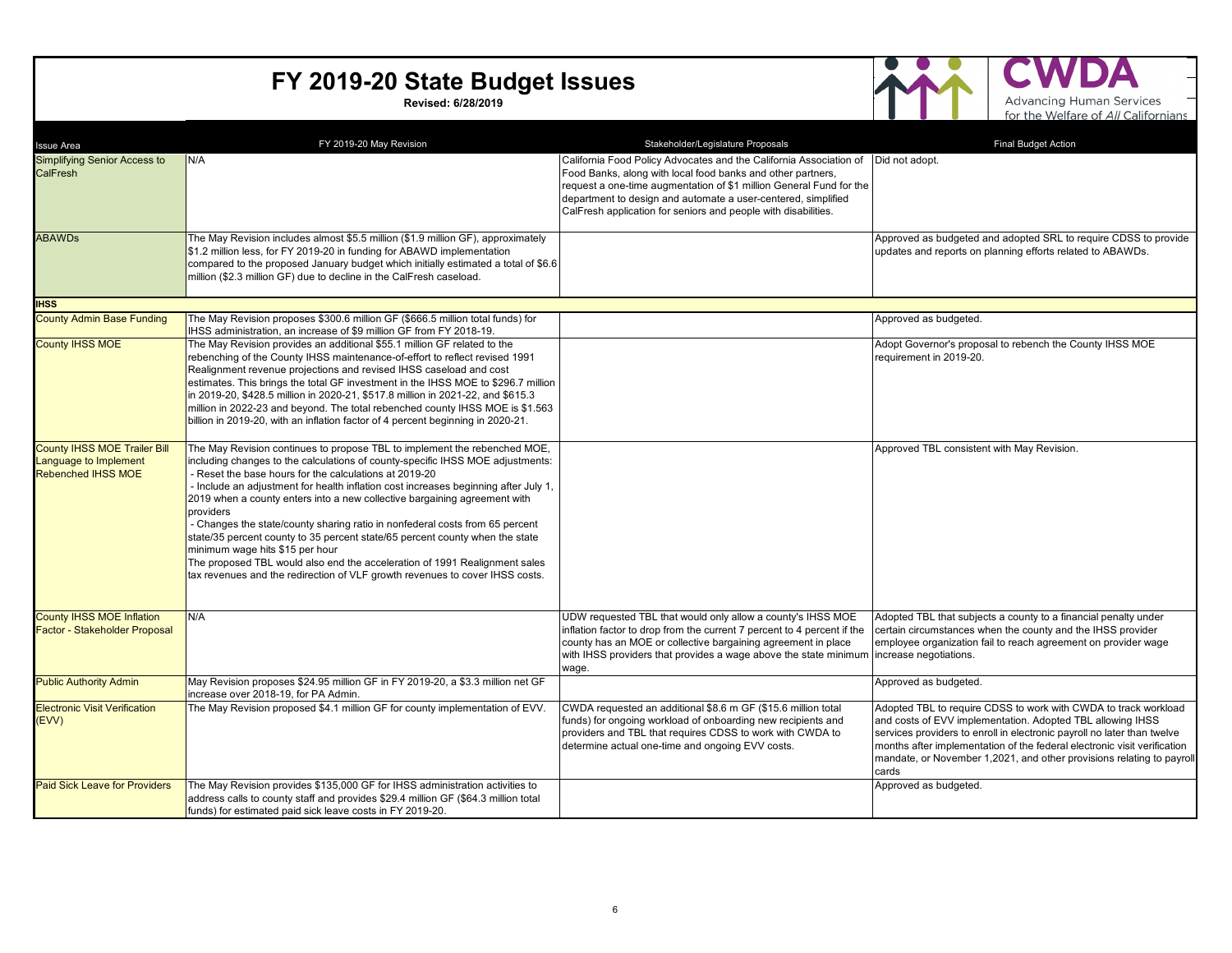**Revised: 6/28/2019**



Д

| <b>Issue Area</b>                                                            | FY 2019-20 May Revision                                                                                                                                                                                                                                                                                                                                                                                                                                                                                                                                                                                            | Stakeholder/Legislature Proposals                                                                                                                                                                                                                                                                                                                                                                             | <b>Final Budget Action</b>                                                                                                                                     |
|------------------------------------------------------------------------------|--------------------------------------------------------------------------------------------------------------------------------------------------------------------------------------------------------------------------------------------------------------------------------------------------------------------------------------------------------------------------------------------------------------------------------------------------------------------------------------------------------------------------------------------------------------------------------------------------------------------|---------------------------------------------------------------------------------------------------------------------------------------------------------------------------------------------------------------------------------------------------------------------------------------------------------------------------------------------------------------------------------------------------------------|----------------------------------------------------------------------------------------------------------------------------------------------------------------|
| <b>Seven Percent Service</b><br><b>Reduction Restoration</b>                 | The Governor's January Budget proposed to continue the restoration of the 7<br>percent reduction on an on-going basis beginning July 1, 2019 and provided<br>\$342.3 million GF to replace the Managed Care Organization tax fund source,<br>which is set to expire at the end of this fiscal year. The May Revision updates the percent across-the-board IHSS service hours.<br>funding based on caseload growth and costs per case to \$357.6 million GF, an<br>increase of \$15.7 million over the January Budget estimate, but proposes to end<br>the restoration December 31, 2021 in order to contain costs. | The IHSS Coalition requests the Legislature include trailer bill<br>language to rescind Welfare and Institutions Code Sections<br>12301.01 through 12301.05 to permanently restore the seven                                                                                                                                                                                                                  | Approve the Governor's May Revision to temporarily restore the<br>seven percent across-the-board reduction to IHSS service hours<br>through December 31, 2021. |
| <b>Adult Protective Services (APS)</b>                                       |                                                                                                                                                                                                                                                                                                                                                                                                                                                                                                                                                                                                                    |                                                                                                                                                                                                                                                                                                                                                                                                               |                                                                                                                                                                |
| <b>Training Funding</b>                                                      | N/A                                                                                                                                                                                                                                                                                                                                                                                                                                                                                                                                                                                                                | The California Welfare Directors Association (CWDA), the California Approved \$5.75 million, consistent with CWDA request.<br>State Association of Public Administrators/Guardians/Conservators,<br>the California Commission on Aging, and the California Elder<br>Justice Coalition request \$5.75 million General Fund over three<br>years to provide additional resources for APS social worker training. |                                                                                                                                                                |
|                                                                              | Supplemental Security Income/State Supplemental Program (SSI/SSP)                                                                                                                                                                                                                                                                                                                                                                                                                                                                                                                                                  |                                                                                                                                                                                                                                                                                                                                                                                                               |                                                                                                                                                                |
| <b>Housing and Disability</b><br><b>Advocacy Program (HDAP)</b>              | May Revision proposes on-going funding of \$25 million GF beginning in 2019-20<br>for this program and TBL that would include recognized tribes to the list of eligible<br>recipients, clarify that funding for the HDAP can be used for either SSI advocacy<br>or housing supports for potentially SSI-eligible individuals, and adds flexibility to<br>the requirement that HDAP clients must be housed in units sustainable upon<br>approval of disability benefits.                                                                                                                                            |                                                                                                                                                                                                                                                                                                                                                                                                               | Approved and adopted TBL consistent with Administration's proposal.                                                                                            |
| <b>SSI/SSP COLA</b>                                                          | SSI/SSP recipients can expect to see the federal portion of their grant increase<br>by 2.8 percent on January 1, 2019, and by an estimated 2.5 percent on January<br>1, 2020. The May Revision continued to propose passing through the federal<br>COLA. The May Revision did not propose to include a COLA on the state portion                                                                                                                                                                                                                                                                                   | Stakeholders requested COLA for the state portion of the grant.                                                                                                                                                                                                                                                                                                                                               | Approved May Revision as budgeted.                                                                                                                             |
| <b>Automation</b>                                                            |                                                                                                                                                                                                                                                                                                                                                                                                                                                                                                                                                                                                                    |                                                                                                                                                                                                                                                                                                                                                                                                               |                                                                                                                                                                |
| <b>CWS-CARES</b>                                                             | The May Revision continues to include a funding decrease to \$99.8 million in<br>current year consistent with the project's reassessment of the development<br>approach.                                                                                                                                                                                                                                                                                                                                                                                                                                           |                                                                                                                                                                                                                                                                                                                                                                                                               | Approved as budgeted.                                                                                                                                          |
| <b>CalSAWS</b>                                                               | The May Revision includes \$154.7 million in 2019-20. The project began in<br>March 2019, Federal approval having been delayed two months due to the<br>government shutdown.                                                                                                                                                                                                                                                                                                                                                                                                                                       |                                                                                                                                                                                                                                                                                                                                                                                                               | Approved as budgeted.                                                                                                                                          |
| <b>CaISAWS TBL</b>                                                           | N/A                                                                                                                                                                                                                                                                                                                                                                                                                                                                                                                                                                                                                | The Alliance to Transform CalFresh requested TBL to improve<br>consumer experience with social services programs administered<br>through CalSAWS.                                                                                                                                                                                                                                                             | Adopted TBL.                                                                                                                                                   |
| <b>Expansion of CalFresh to SSI</b><br>Households (SSI Cash-Out<br>Reversal) | The May Revision continues to include \$12.8 million funding for the SAWS<br>automation changes to support the June 2019 implementation of the CalFresh<br>Expansion. \$1.8 million of the funds have been shifted from current year to<br>budget year.                                                                                                                                                                                                                                                                                                                                                            |                                                                                                                                                                                                                                                                                                                                                                                                               | Approved as budgeted.                                                                                                                                          |
| <b>CalWORKs Outcomes and</b><br><b>Accountability Review (Cal-</b><br>OAR)   | No change in funding. Due to very recent changes in the implementation timing<br>for Phases 1 and 2, we anticipate the SAWS will request that the current year<br>funds be shifted to the budget year. The May Revision continues to include \$2.8<br>million in current year funding, and \$1.6 million in budget year funding, for SAWS<br>changes to support Cal-OAR reporting needs.                                                                                                                                                                                                                           |                                                                                                                                                                                                                                                                                                                                                                                                               | Approved as budgeted.                                                                                                                                          |
| <b>Disaster CalFresh</b>                                                     | N/A                                                                                                                                                                                                                                                                                                                                                                                                                                                                                                                                                                                                                | CWDA requested \$1.8 million (\$900,000 GF) to automate Disaster<br>CalFresh eligibility determinations and add related forms, notices,<br>required state reports in the CalACES systems.                                                                                                                                                                                                                     | Approved CWDA request.                                                                                                                                         |
| <b>Statewide Verification Hub</b>                                            | The May Revision reflects \$652,000 in budget year funding for initial planning for<br>a State Verification Hub that is intended to streamline and modernize the<br>verification process for CalWORKs, CalFresh, and Medi-Cal, and to improve the<br>client experience.                                                                                                                                                                                                                                                                                                                                            |                                                                                                                                                                                                                                                                                                                                                                                                               | Approved as budgeted.                                                                                                                                          |
| CalWORKs 2.0                                                                 | N/A                                                                                                                                                                                                                                                                                                                                                                                                                                                                                                                                                                                                                | CWDA requested \$5.1 million to automate CalWORKs 2.0 tools in<br>the SAWS and make them available to CalWORKs participants via<br>the SAWS online web portals.                                                                                                                                                                                                                                               | Did not adopt.                                                                                                                                                 |